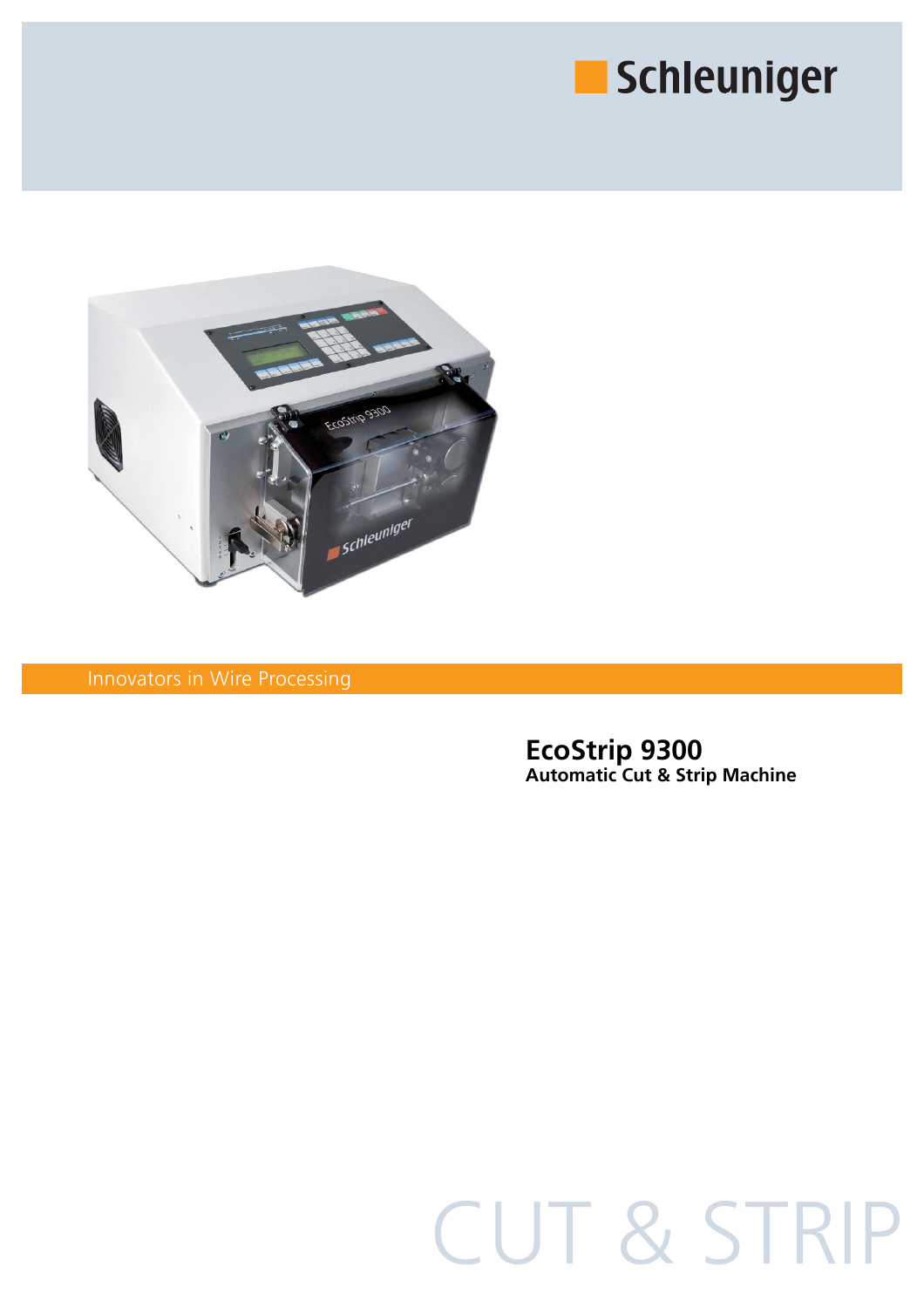# Schleuniger

## EcoStrip 9300

#### **Field of Application**

The EcoStrip 9300 is an economic efficient automatic cut & strip machine. Wide application range, high productivity, simple operation and the well-known Schleuniger stripping quality are the main features of this machine. The EcoStrip 9300 also proves that good technology does not have to be expensive. The EcoStrip 9300 may be combined with Schleuniger system components for the construction of a complete production line.

#### **Functions**

- Cutting to length
- Full or partial strip
- **Window strip**

- $\blacksquare$  Processing of flat ribbon cable
- **Multiple wire processing for higher throughput**

#### **Customer Benefits**

- **Quick programming**
- (complete wire library with default values in mm2 and AWG) Simple operation as of LED-programming guide and display
- **Quick change guide**
- Integrated wire jam detector and out-of-wire sensor
- $\blacksquare$  Special cable processing (e.g. flat ribbon cable)

#### **Options**

- Special guides and cutting blades allow simultaneous processing of two or four wires
- Short mode belt type unit, for processing of very short wires
- $\blacksquare$  Set of special guides enables processing of flat ribbon cables

| <b>Technical</b> | <b>Applications</b>          | Wires, cables:               | Max. outside diameter: 6 mm (0.235")                          |
|------------------|------------------------------|------------------------------|---------------------------------------------------------------|
| specifications   |                              |                              | (Max. guide tube size 7 mm (0.276")                           |
|                  |                              |                              | Flat ribbon cable: Max. width: 9 mm / 13 mm (0.354"/ 0.511"), |
|                  |                              |                              | depending on cable design                                     |
|                  |                              |                              | Max. height: 3 mm (0.118")                                    |
|                  | Wire or Cable Length         | Normal mode:                 | 45 mm to 999,999 mm (1.77" to 3280 ft)                        |
|                  |                              | Short mode:                  | $<$ 45 mm (1.77")                                             |
|                  | <b>Conductor Diameter</b>    | Stranded wire:               | Max. 6 mm <sup>2</sup> (10 AWG)*                              |
|                  |                              | Solid wire:                  | Max. 1.5 mm <sup>2</sup> (16 AWG)*                            |
|                  | <b>Stripping Length</b>      | 99 mm (3.89")                |                                                               |
|                  | <b>Pull-off Length</b>       | Right end:                   | 45 mm (1.77")                                                 |
|                  |                              |                              | (possibly longer, depending on type of cable)                 |
|                  |                              | Left end:                    | 45 mm (1.77")                                                 |
|                  | <b>Production Throughput</b> | 5200 pcs./h:                 | (22 AWG cable; length: 100 mm (3.94");                        |
|                  |                              |                              | 4 mm (0.157) Double processing*                               |
|                  | <b>Feed Rate</b>             | 10 levels:                   | $147 - 1680$ mm/s (5.78 - 66.1"/s)                            |
|                  | <b>Feed Rollers</b>          | Standard:                    | Steel rollers, knurled                                        |
|                  |                              | Optional:                    | Diamond or rubber coated rollers                              |
|                  | <b>Blade Types</b>           | Standard:                    | Carbide V-Blade                                               |
|                  |                              | Optional:                    | HSS V-blade, Radius blade, cable-specific blade               |
|                  | <b>Storage Capacity</b>      | Up to 250 different programs |                                                               |
|                  |                              |                              |                                                               |